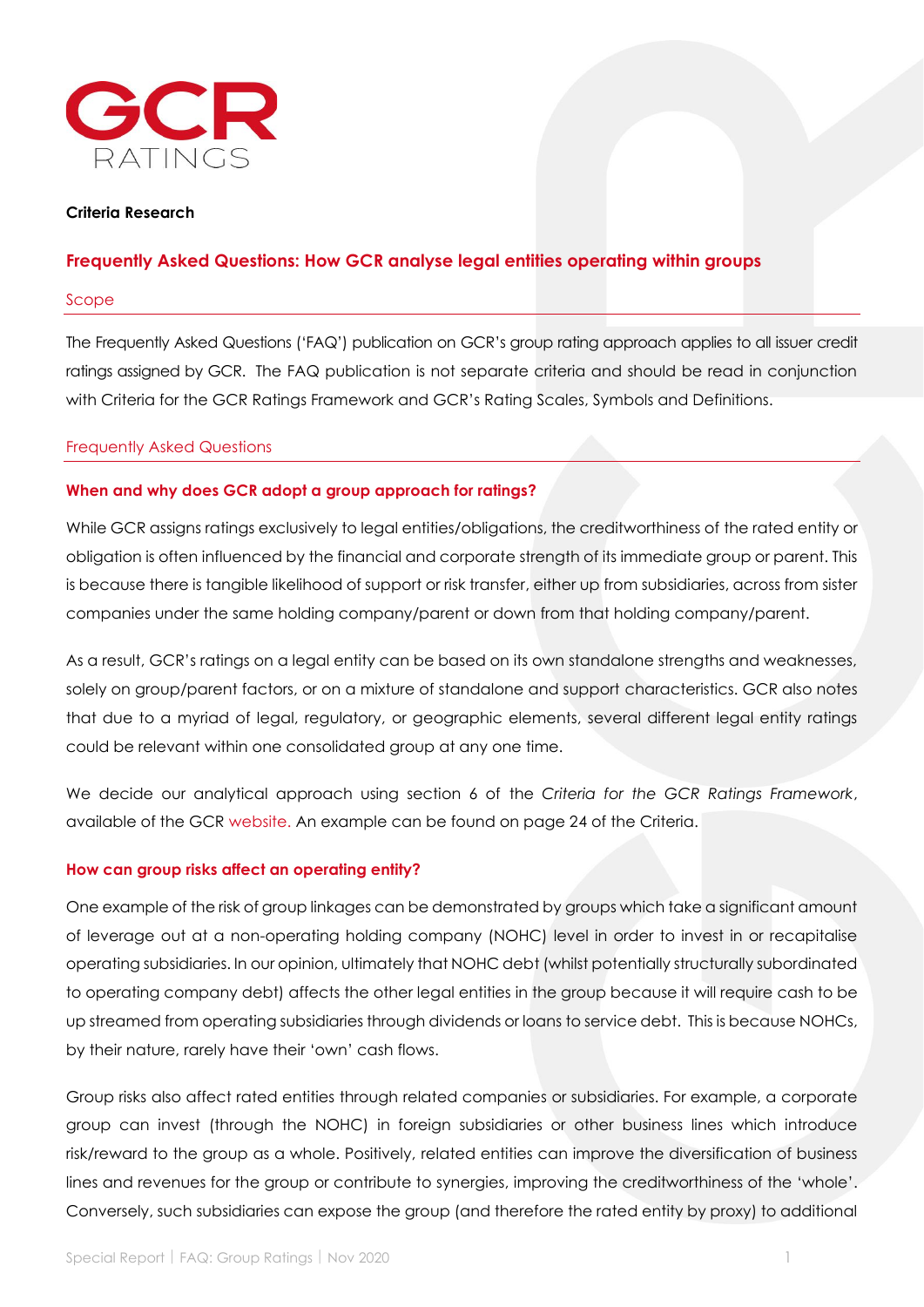product/country/financial risk. The mechanism for such risk spreading from the 'weaker' entity to the group and the rated entity (even though they are separate legal entities) could be as simple as the supply of capital or liquidity from group members to support the 'riskier' entity. GCR's Group Support Criteria also captures the possibility that a group (presuming it has control) can transfer assets from one group entity to another during periods of financial stress and/or that the stressed related companies/affiliates' legal/reputational/gearing or regulatory problems could compromise the credit risk profile of the rated entity.

For regulated entities, the risk of such transfers may be limited by regulatory surveillance and restrictions and therefore we can allow some insulation if we view the regulations to be effective in protecting the entity from joint default risk and believe that there is operational and financial severability of the rated entity from the group. The same can be said for legally ring-fenced corporates and some other creditor protections (see question on insulation below). However, broadly group risk generally applies for regulated entities because financial groups can set up sister companies under the NOHC, and around the bank/ insurer, so the group can conduct business which is disallowed under the terms of their license or have punitively high capital charges. Analysing these operating entities alone, could risk ignoring such risk, unless insulation can be achieved (see below).

In the worst cases, we have seen groups use offshore or smaller sister companies to 'hide' poorly performing assets or additional debt or other risks. Therefore, adopting a consolidated approach and analysing intracompany flows is a key part of our analysis. Lastly, in the case where we have good reason to believe a rated entity belongs to a group, but where there are no consolidated financials provided to us or available, we will typically use the management and governance factor to bring down the ratings on the entity. We may also incorporate an assessment of the potential impact of dividend stripping or additional capital needs at other group entities in our analysis of the rated entity's financial profile.

### **How does GCR choose what part of a group to analyse?**

Typically, GCR analyse the nearest consolidated group around a legal entity. However, given the complexity of groups, this is not always the case. GCR has three major categories for its group approach. *See the group support analytical decision tree on page 20 of the GCR Ratings Framework.*

A standalone credit analysis is performed on entities that are an insignificant part of a group, are a small part of a group, or are insulated from the rest of the group. The analysis focuses on the entity's solo operations and financial information. However, the final ratings of the rated entity would typically still be capped by its group's creditworthiness or could be provided uplift from the group's creditworthiness.

A group credit analysis is performed for rated entities that are the significant part of their group (typically accounting for over 50% of the operations' assets, revenues, loans or premiums) or conduct a critical role or is the ultimate parent of the group. The analysis focuses on the wider group operations and financials, although insulation may alter this approach. This is because the creditworthiness of the subsidiary and the parent drive each other's credit profile.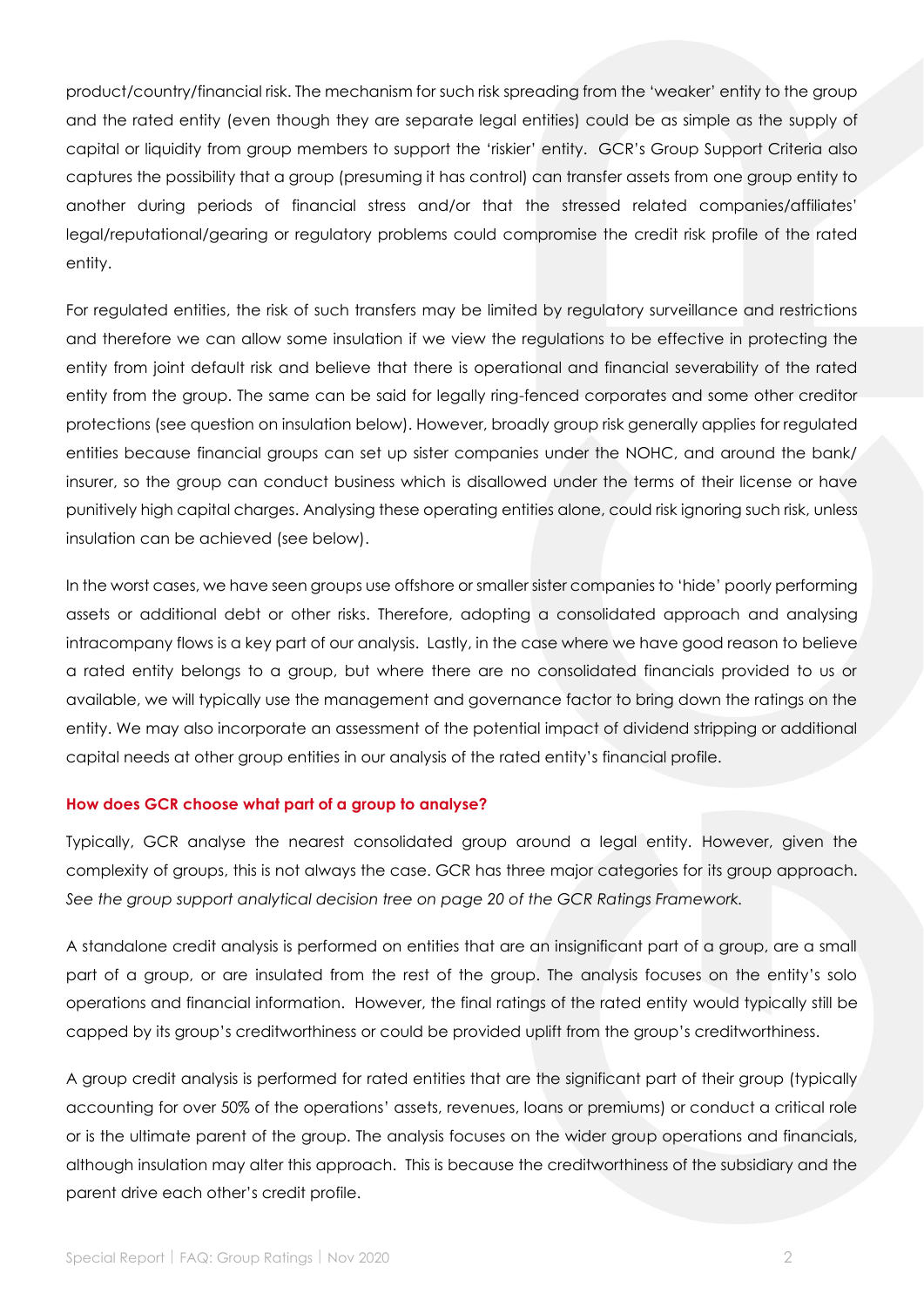A sub-group credit analysis is performed when rated entities are a significant size within a sub-group but not of significant size to a larger consolidated group. For example, if a Kenyan bank contributes 80% of East African (sub-group) loans but only 5% of wider group loans. In this case, we would typically analyse the East Africa sub-group (assuming there is a holding company for such operations). However, the ratings on the legal entity could be capped or supported by the first consolidated group above the sub-group or indeed the ultimate consolidated group.

# **Can an operating entity's ratings be insulated from group risk?**

To some extent where regulatory/statutory/contractual creditor protections exist we can somewhat insulate the ratings for a rated entity from its group/parent(s). However, we would severely limit the uplift and in order to do so, the entity would have to demonstrate such regulatory/legal or operational insulation, which is often hard to achieve. To view how this may be achieved please look at section 6.5 of the *Criteria for the GCR Ratings Framework*, available on the GCR [website.](https://gcrratings.com/criteria/) Broadly, GCR would examine (among other local jurisdictional elements) the following characteristics:

- 1. whether there are limited reputational linkages, i.e. no co-mingled distribution, shared products, branding or franchise;
- 2. if the rated entity has a high degree of operational independence, specifically there is no joint management, funding or other credit linkages;
- 3. if there is a strong economic basis for the group or a regulator/creditor to preserve the entity's credit strength and the entity is operationally severable;
- 4. whether the assets and liabilities of the rated entity would (not) be consolidated upon the parent's or group member's liquidation.

We may also override the group ratings analytical approach in one or more of the following circumstances;

- a) The parent is an investment holding company or private equity company.
- b) There are guarantees from external parties that have been used to bolster the creditworthiness of a subsidiary
- c) It is a Bank or Insurance Branch and not a subsidiary
- d) If the parent has defaulted or is vulnerable to default and we think that regulatory or contractual protections mean that the rated entity is not similarly vulnerable.

# Analytical Contacts

| Primary analyst<br>Johannesburg, South Africa | Matthew Pirnie<br>MatthewP@GCRratings.com27 11 784 1771 | Group Head of Ratings     |
|-----------------------------------------------|---------------------------------------------------------|---------------------------|
| <b>Secondary analyst</b>                      | Susan Hawthorne                                         | Senior Analyst: Insurance |
| Susan Hawthorne                               | SusanH@GCRratings.com                                   | 27 11 784 1771            |

#### Related criteria and research

### Criteria for the GCR Ratings Framework, May 2019